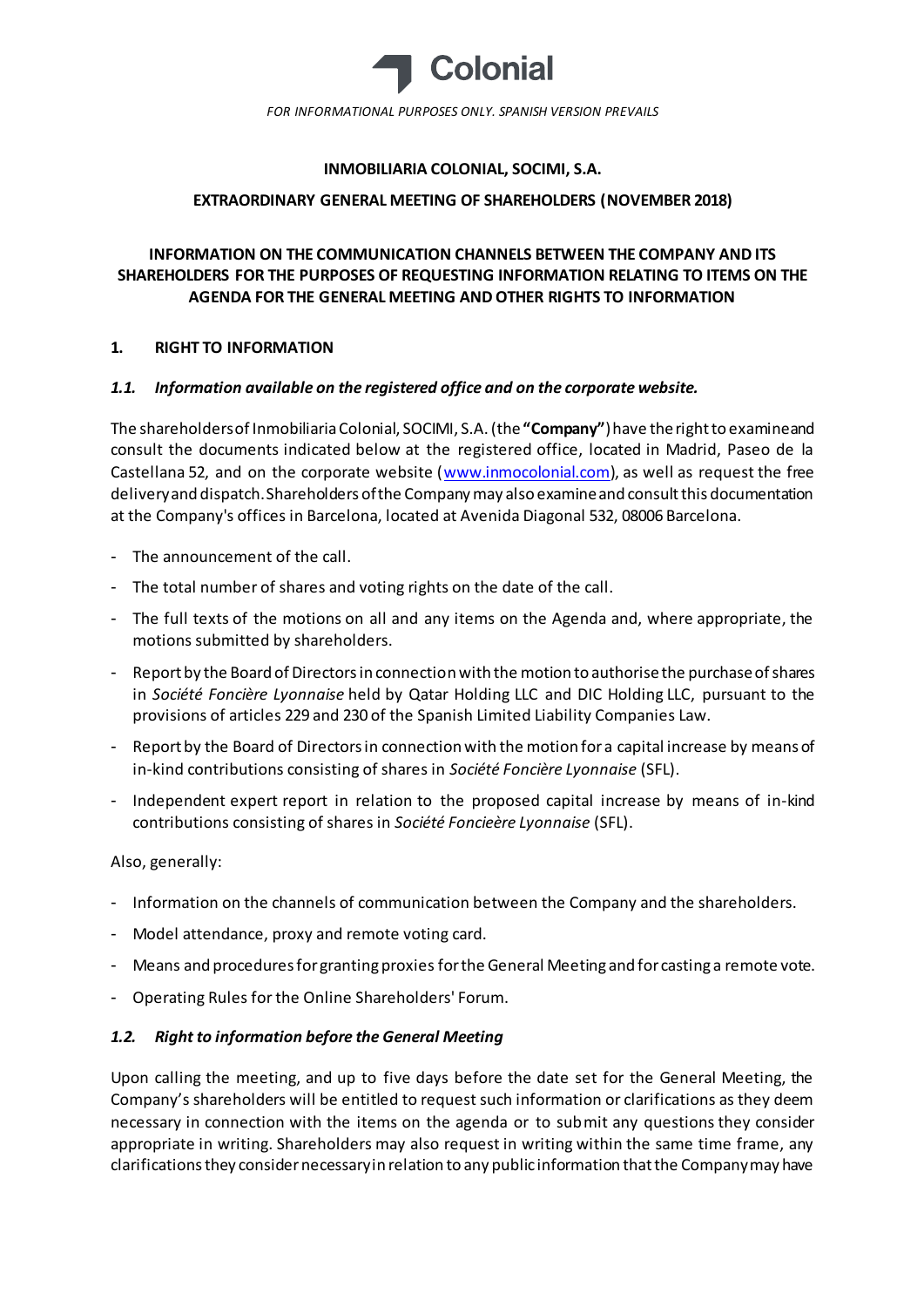

#### *FOR INFORMATIONAL PURPOSES ONLY. SPANISH VERSION PREVAILS*

disclosed to the Spanish Securities Market Commission (CNMV) since the date of the immediately preceding General Meeting, or regarding the auditor's report.

The Company shall be required to provide the information requested, except in such cases where (i) the information may be unnecessary to safeguard the shareholder's rights; (ii) there are objective reasons to believe that the information could be used for purposes that are not related to the Company; and/or (iii) disclosing such information may damage the Company or related companies.

Notwithstanding the above, a request for information cannot be refused when it is supported by a number of shareholders of the Company who make up at least 25% of the Company's share capital. The shareholder shall be liable for any damages caused by abusive or damaging use of the requested information.

Valid requests for information, clarifications or questions made in writing and the written replies thereto, will be included on the Company's website [\(www.inmocolonial.com](http://www.inmocolonial.com/)). However, when, prior to raising a specific question, the requested information is clearly, expressly and directly available to all shareholders on the Company's website ([www.inmocolonial.com](http://www.inmocolonial.com/)) in a question-answer format, the Company may limit their reply to the information provided on the Company's website.

All requests for documentation and/or information must include the personal details of the person which submitted the same and, in particular, the name and surname(s) or corporate name of the shareholder and the number of shares that they hold; and such requests must be submitted by one of the following methods:

- Post: to the registered office (Paseo de la Castellana 52, 28046 Madrid) or the Company's office in Barcelona (Avenida Diagonal 532, 08006 Barcelona).
- Email address[: accionistas@inmocolonial.com](mailto:accionistas@inmocolonial.com).

## *1.3. Right to information during the General Meeting*

During the General Meeting, shareholders of the Company may verbally request any information or clarifications they consider necessary in relation to the items included on the agenda, or any clarifications they deem necessary in relation to any public information that the Company may have disclosed to the Spanish Securities Market Commission (CNMV) since the date of the immediately preceding General Meeting, or regarding the auditor's report.

The requests for information or clarifications that, in relation to the items referred to in the previous paragraph, shareholders make to the Chairman during the General Meeting of Shareholders, or in writing from the fifth day before the meeting is held, will be answered verbally during the meeting by any of the directors present, at the behest of the Chairman. If it was not possible to comply with the rights of the shareholder in this moment, the information required shall be provided in writing within the 7 days following the date on which the General Meeting of Shareholders is completed.

The Company shall be required to provide the information requested, except in such cases where (i) the information may be unnecessary to safeguard the shareholder's rights; (ii) there are objective reasons to believe that the information could be used for purposes that are not related to the Company; and/or (iii) disclosing such information may damage the Company or related companies. Violation of the right to information during a General Meeting shall not be considered grounds to contest the General Meeting.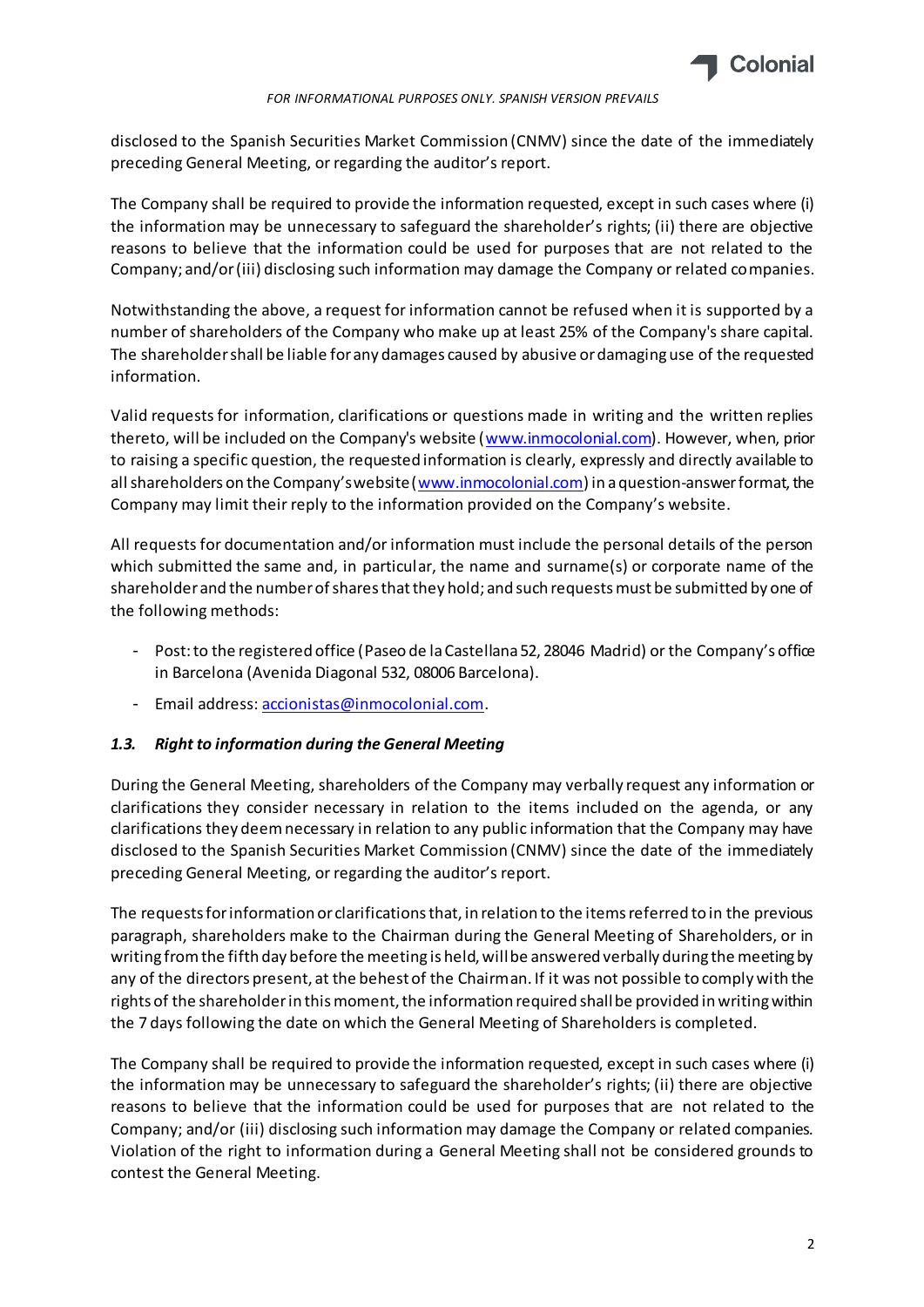

*FOR INFORMATIONAL PURPOSES ONLY. SPANISH VERSION PREVAILS*

Notwithstanding the above, a request for information cannot be refused when it is supported by a number of shareholders of the Company who make up at least 25% of the Company's share capital. The shareholder shall be liable for any damages caused by abusive or damaging use of the requested information.

Valid requests for information, clarifications or questions made in writing and the written replies thereto, will be included on the Company's website [\(www.inmocolonial.com](http://www.inmocolonial.com/)). However, when, prior to raising a specific question, the requested information is clearly, expressly and directly available to all shareholders on the Company's website ([www.inmocolonial.com](http://www.inmocolonial.com/)) in a question-answer format, the Company may limit their reply to the information provided on the Company's website.

Shareholders who wish to speak at the General Meeting will be called at the time and in the order determined by the Bureau of such Meeting.

In order to speak atthe meeting, shareholders or their representatives shall identify themselves before the Notary Public, or, where appropriate, before the Bureau of the General Meeting, providing their relevant attendance card or certificate, their identity documentation and indicating the number of shares they hold, or, where appropriate, represent. Should the shareholders or representatives who speak and wish to have their comments recorded in writing in the minutes of the General Meeting of Shareholders, they should present their contribution in writing, at the time, to the Notary Public or Bureau of the General Meeting of Shareholders, so they may be compared when they speak.

## **2. THE RIGHT TO ADD TO THE AGENDA OR TO PRESENT NEW MOTIONS.**

Likewise, the Company's shareholders representing at least 3% of the Company's share capital may present well-grounded motions on items that are already on the agenda or that should be included in the agenda of the General Meeting called. Such right shall be exercised by delivering a certified notice to the Company, which must be received at its registered office, located at Paseo de la Castellana 52 Madrid, within a period of five days as from the date of publication of the call. Upon receipt of such motions, the Company shall ensure that the motions and any accompanying documentation, if any, are disseminated among the other shareholders by publishing them continuously on the corporate website [\(www.inmocolonial.com](http://www.inmocolonial.com/)).

By virtue of Article 519.1 of the revised text of the Spanish Limited Liability Companies Law as passed by the Legislative Royal Decree 1/2010 of 2 July (the **"Spanish Limited Liability Companies Law"**), the Company's shareholders making up at least 3% of the share capital may not request the publication of a supplement to the call of the General Meeting, to include one or more items on the agenda, as it refers to an Extraordinary General Meeting of Shareholders.

# **3. ONLINE SHAREHOLDERS' FORUM**

On its website, the Company [\(www.inmocolonial.com](http://www.inmocolonial.com/)) has created an Online Shareholders' Forum, which will remain active from the notice of the General Meeting of Shareholders until the end of the day prior to the date set for such Meeting. This Forum may be accessed, with the due safeguards, by shareholders and specific and voluntary associations of shareholders that are duly established and have been entered in the special Register created for such purposes by the Spanish Securities Market Commission (CNMV) under the Spanish Limited Liability Companies Law, with a view to facilitate communications between them prior to the General Meeting (see *"Operating Rules for the Online Shareholders' Forum*").